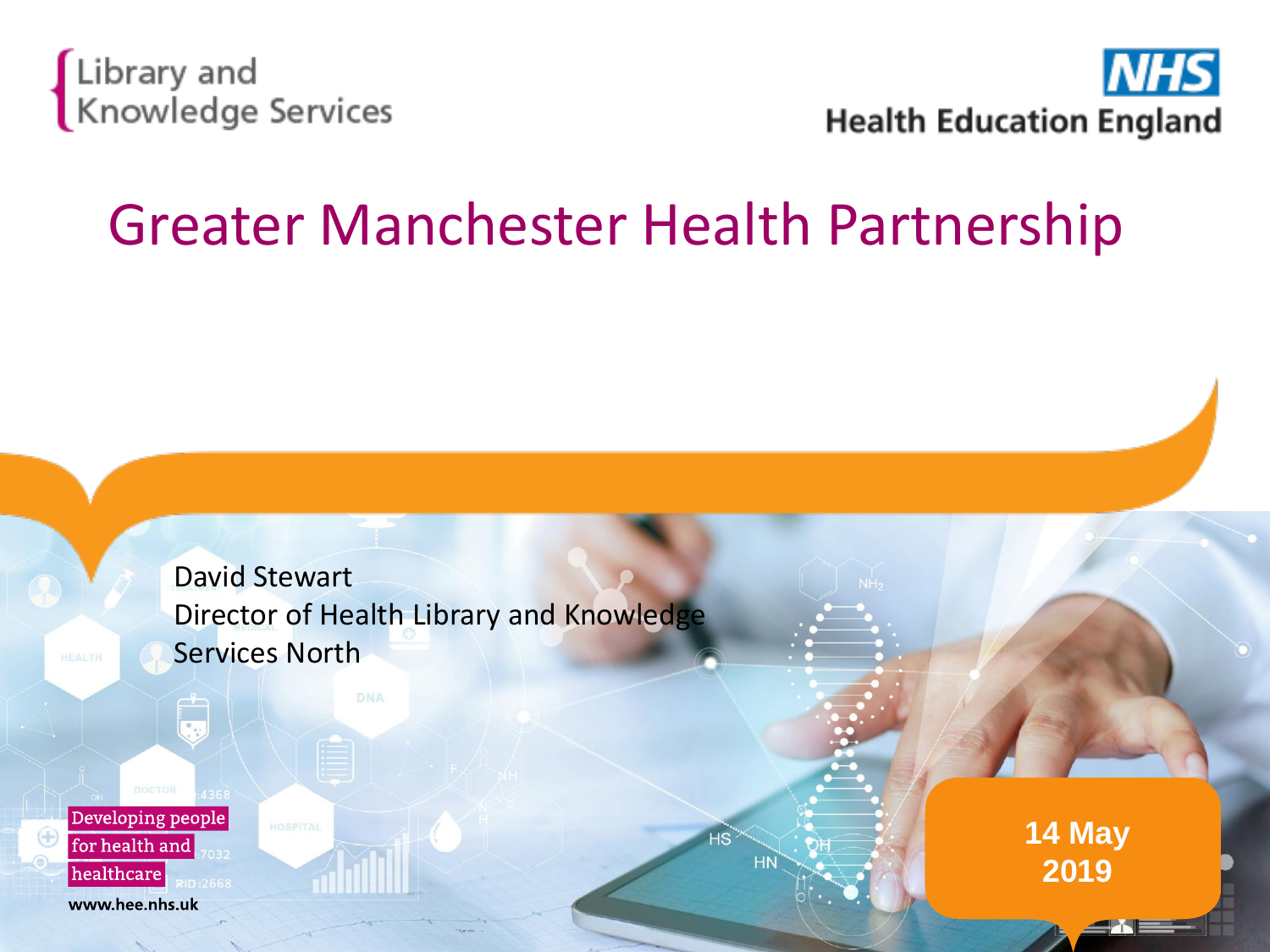



## Knowledge for Healthcare



<https://www.hee.nhs.uk/our-work/library-knowledge-services>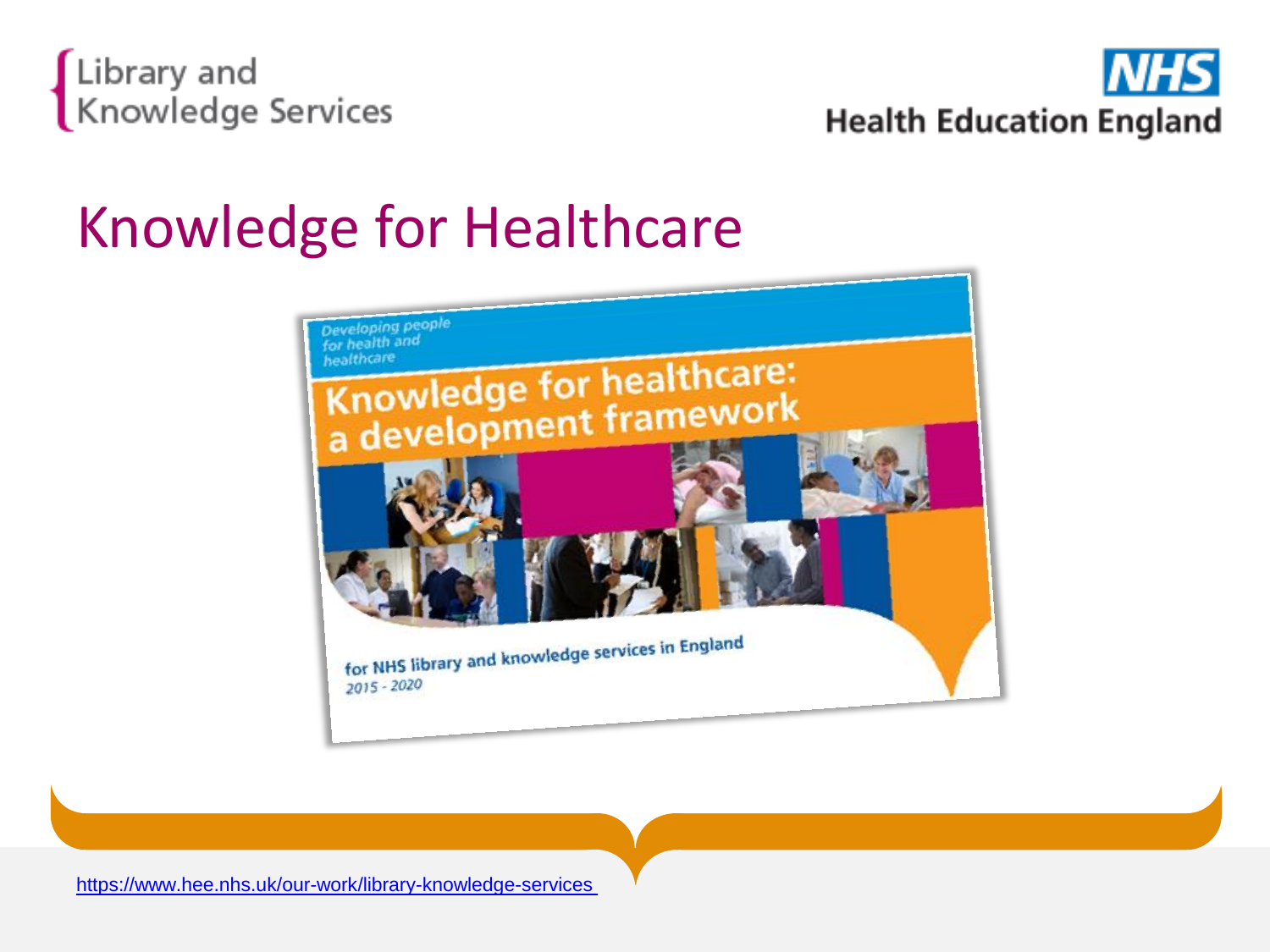



## Our Purpose

First 5 years of 15 year framework

Reframing the role of librarians and knowledge specialists

Equitable funding and service provision

NHS bodies, their staff, learners, patients and the public use the right knowledge and evidence, at the right time, in the right place, enabling high quality decisionmaking, learning, research and innovation to achieve excellent healthcare and health improvement."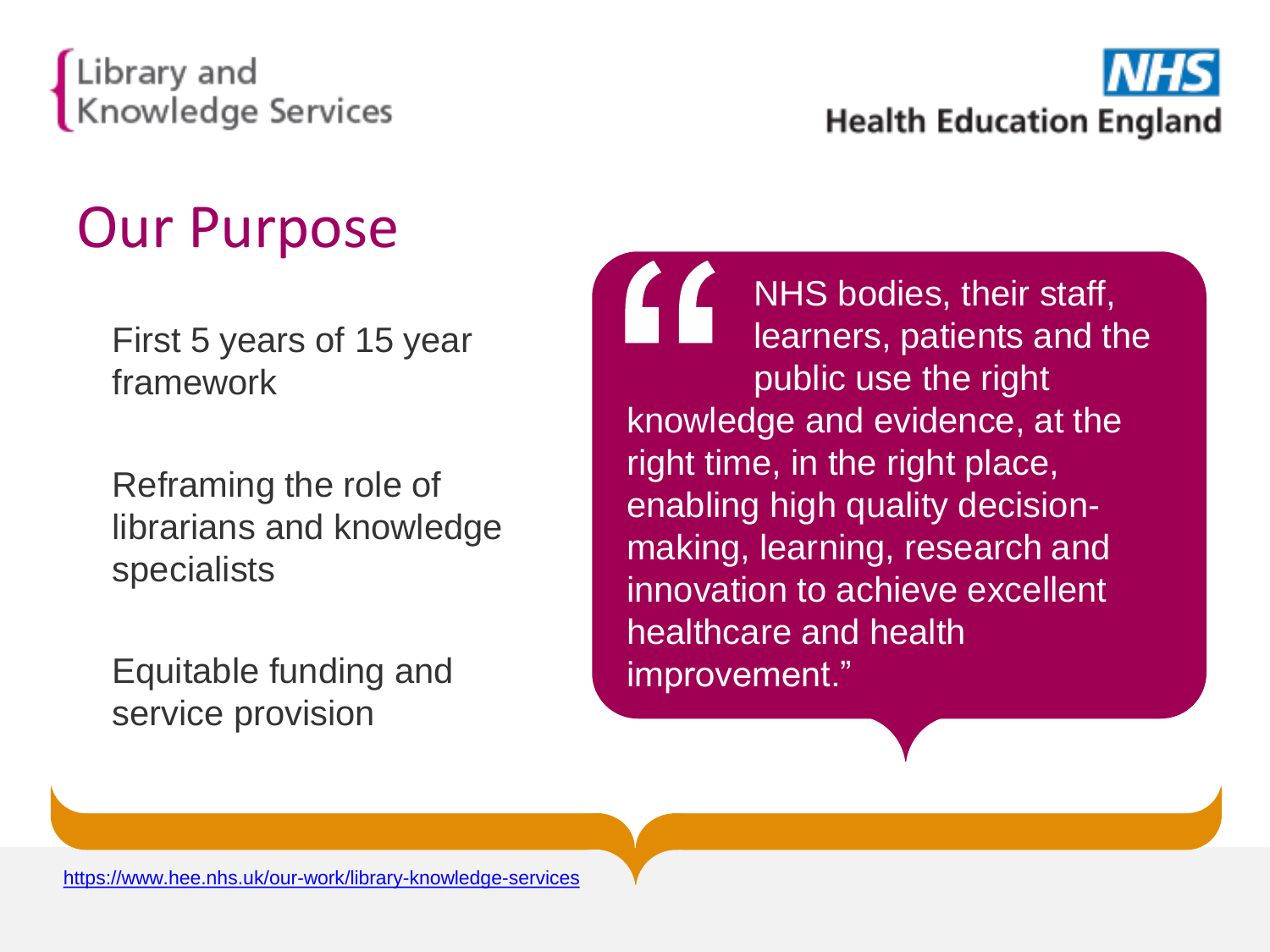

## Library and knowledge services **policy**

To ensure the use in the health service of evidence obtained from research, HEE is committed to:

- **Access:** enabling all members of NHS workforce to freely access library and knowledge services
- **Workforce development:** developing NHS librarians and knowledge specialists to use their expertise to mobilise evidence to underpin decision-making
- **Service development:** developing proactive NHS library and knowledge services - coherent national service focussed on needs and priorities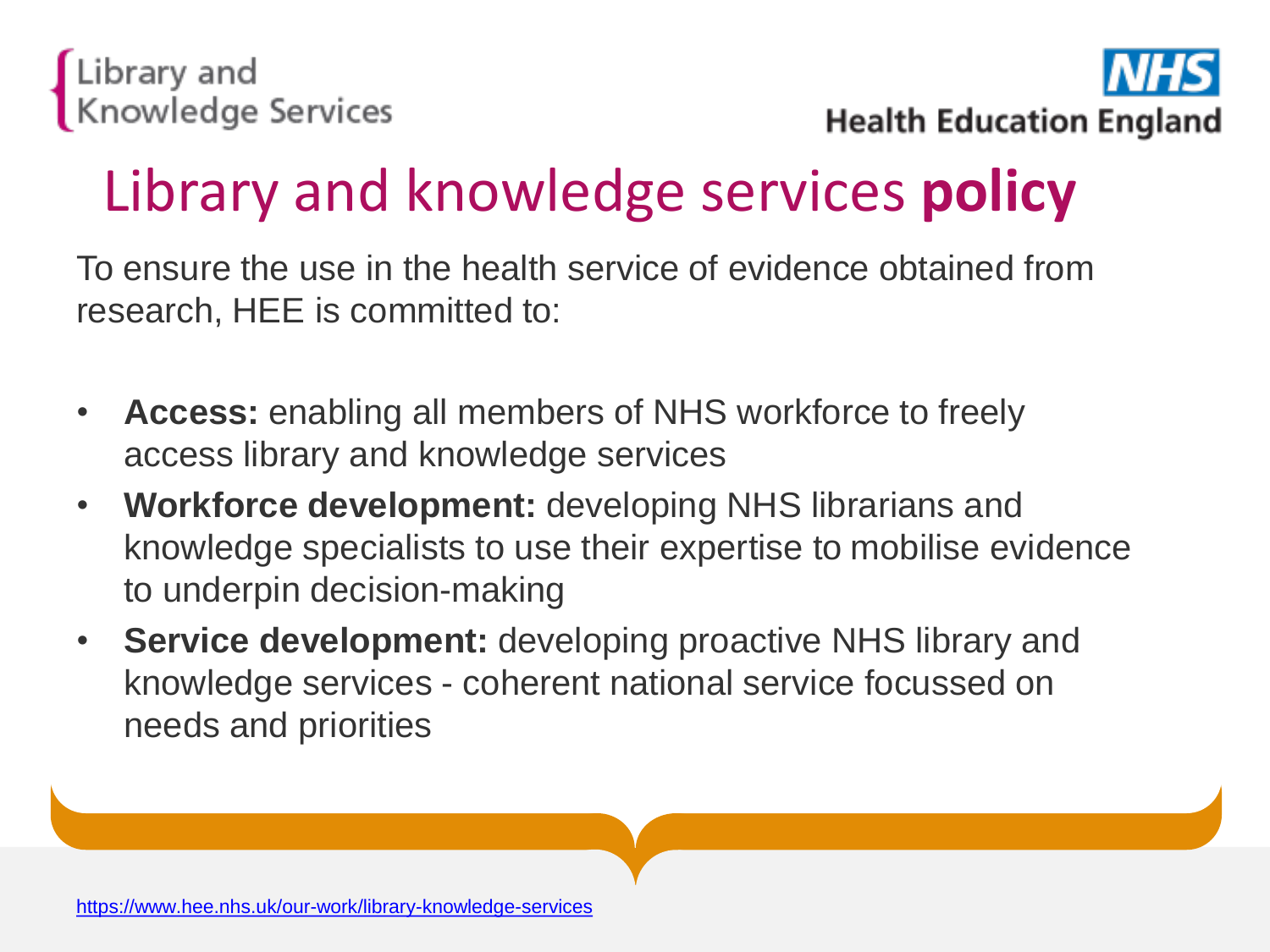

**Health Education England** 

# Twelve guiding principles and values

- 1. Collaboration (do once and share)
- 2. Collective purchasing
- 3. Core service offer
- 4. Digital by default
- 5. Effective and efficient
- 6. Equity
- 7. Federation (pooling resources)
- 8. Innovation
- 9. Quality
- 10. Streamlined
- 11. Technology
- 12. Workforce development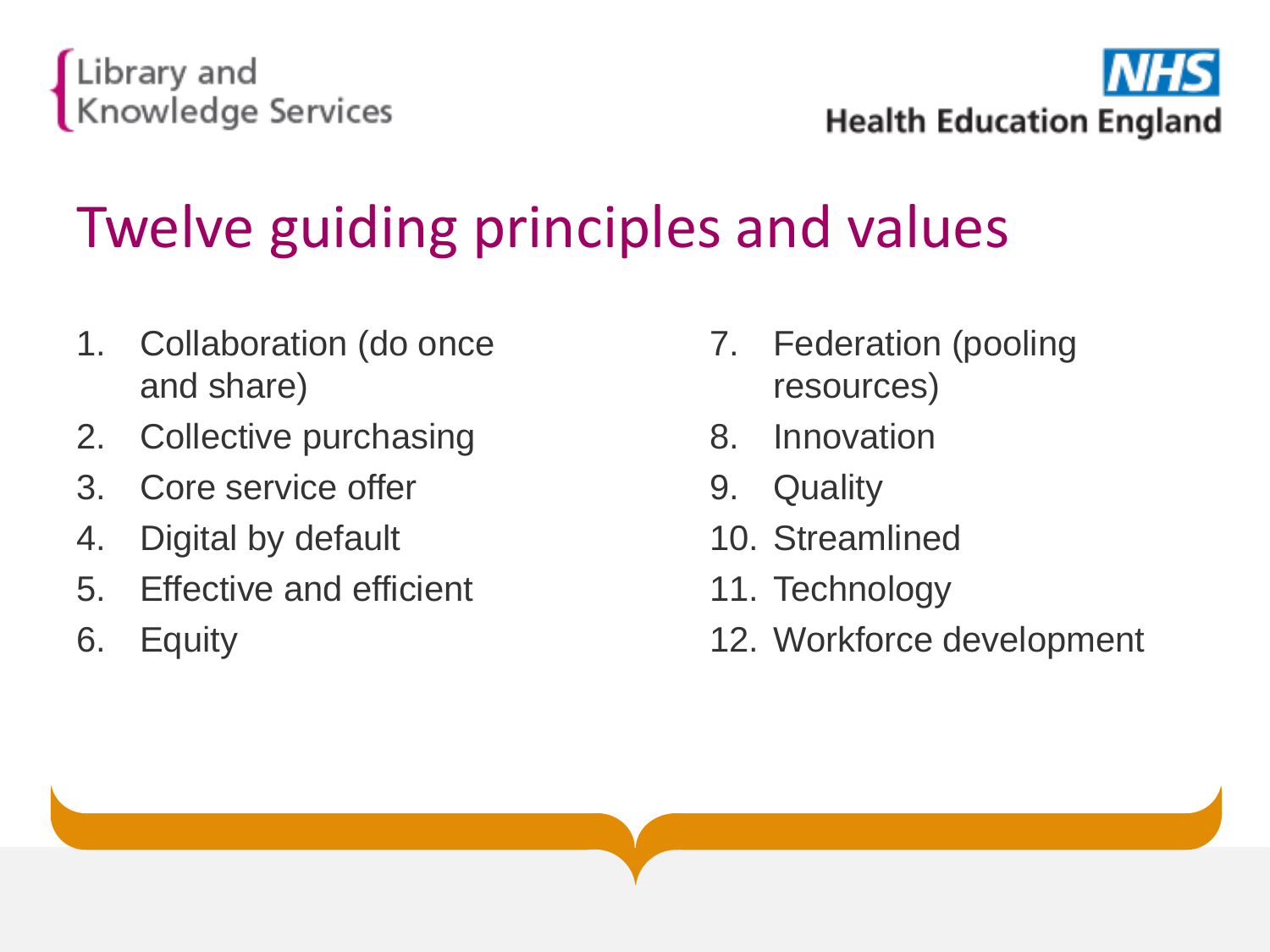

## **Partnerships**

Health Education England is committed to :

- learning from and partnering with other organisations across different sectors
- strengthening working relationships across the library community





The library and information association





**Public Health** England

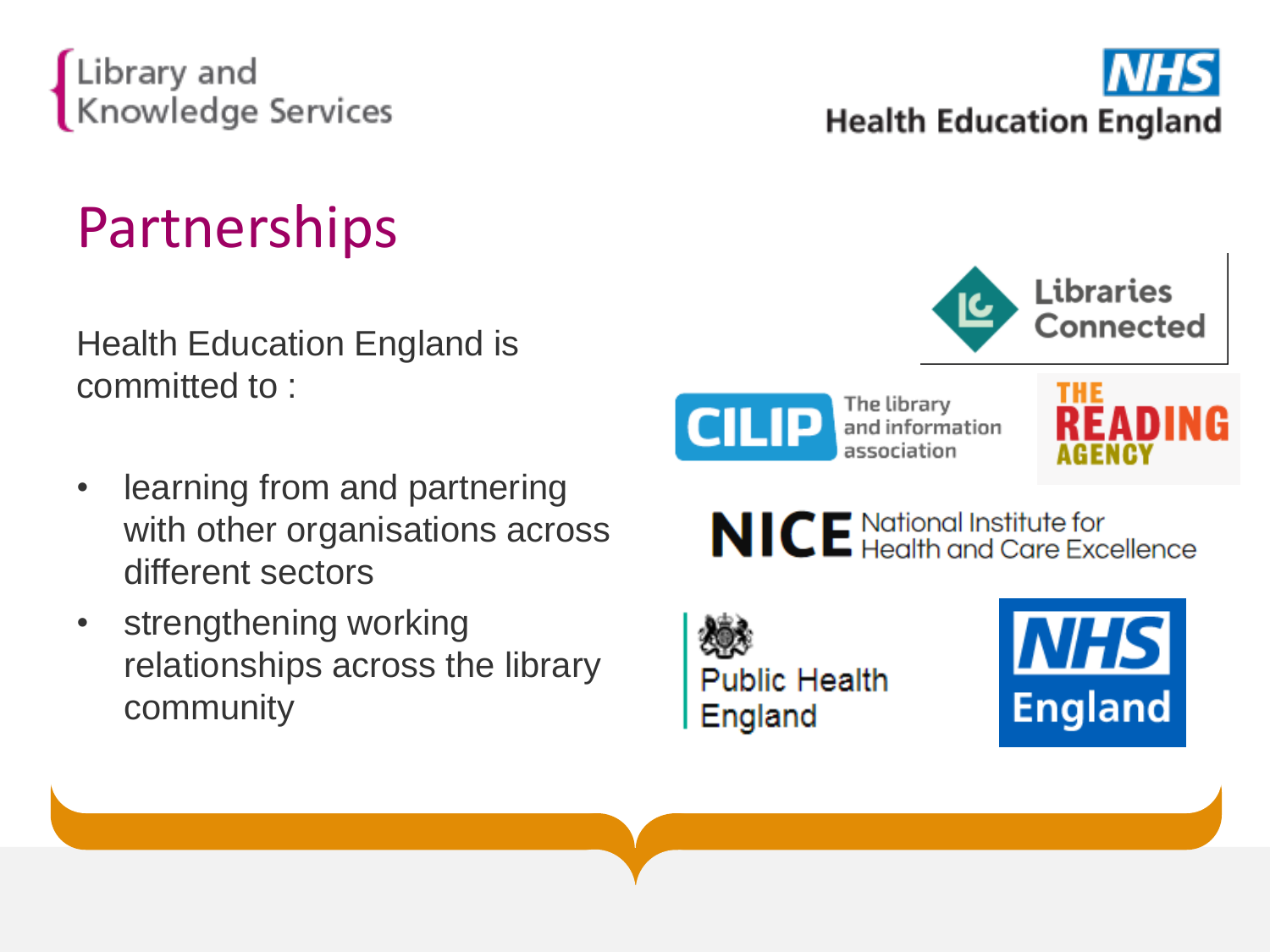



## Health Literacy: Patient & Public Information



- Health Information Week 1-7 July 2019
- National partnerships
- Health literacy awareness training
- Ideas bank of resources
- Senior leadership case studies to update "making the case"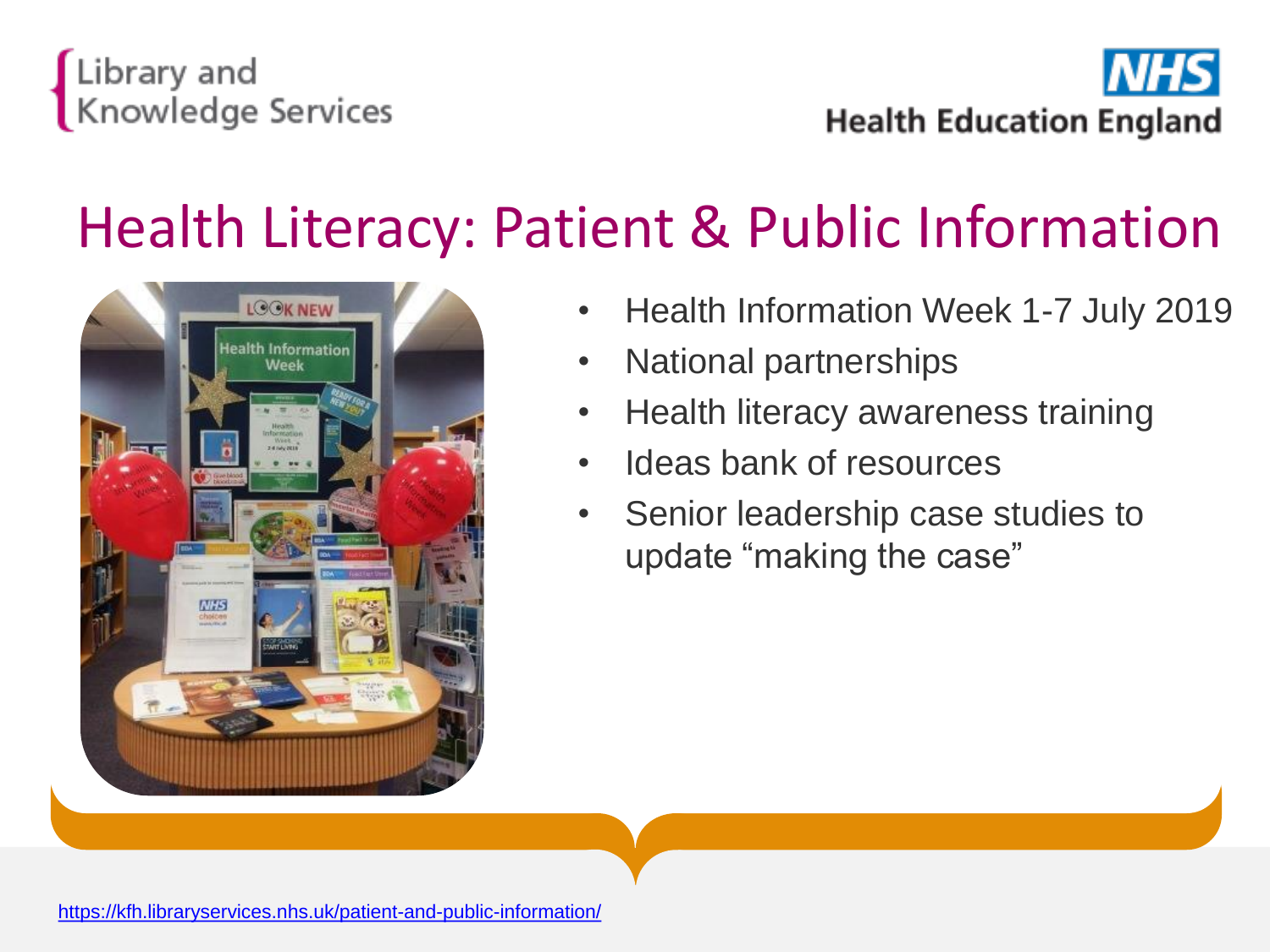



## Changing Attitudes: Advocacy

Share your endorsement

**MILLION** DECISION:

There is an obligation in the health service for all decisions to be based upon research evidence.

Librarians and knowledge specialists use their expertise to work with healthcare teams to ensure the use of the right evidence and knowledge at the right time, in the right place enabling high quality decisionmaking, learning, research and innovation to achieve excellent healthcare and health improvement.



Over 75 senior leaders pledge their support for #AMillionDecisions for NHS 70th Birthday



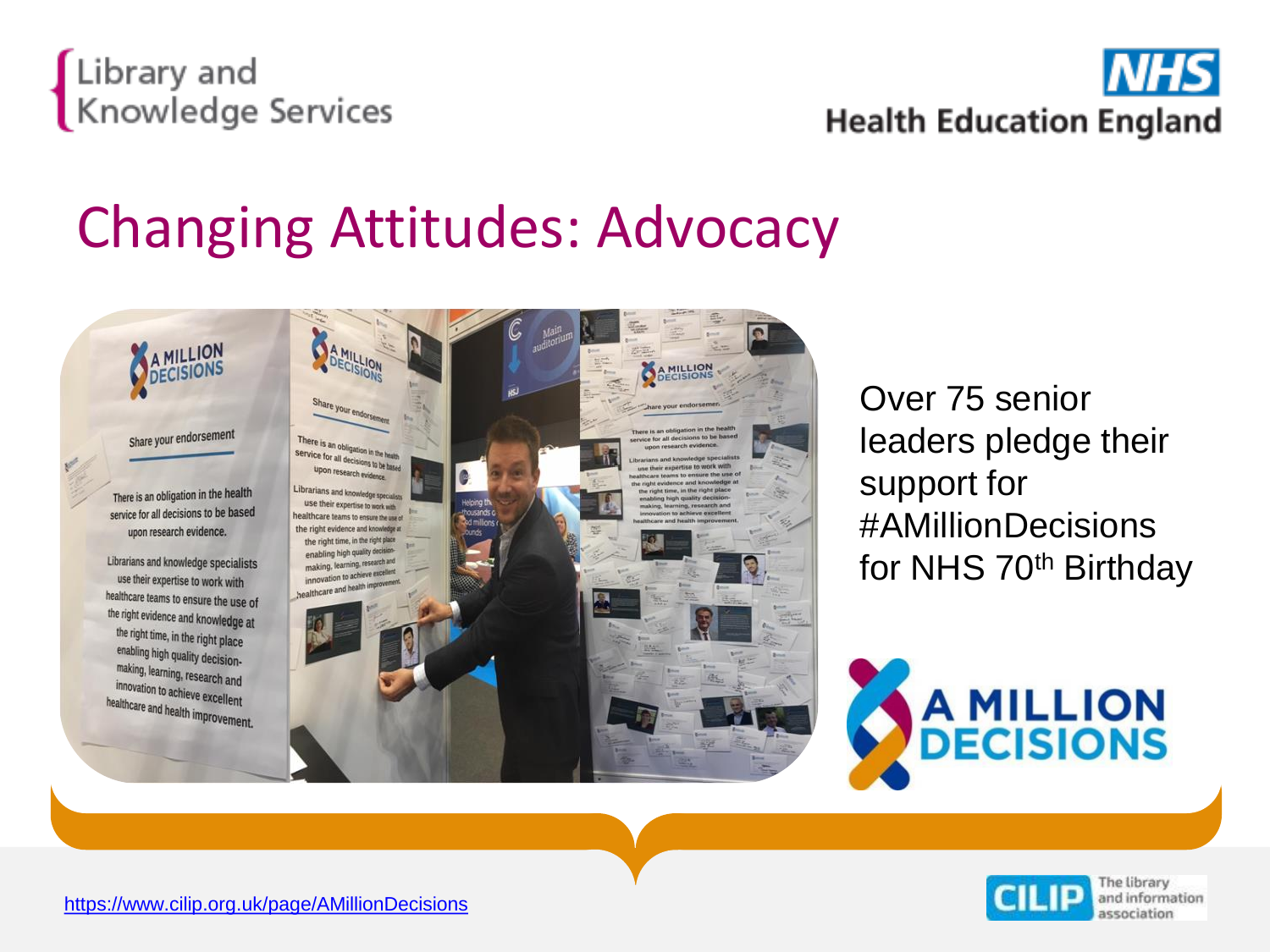

"If you want to know the answer, ask a librarian! Library and Knowledge Services are a hidden gem in our NHS. They can play a crucial role in making sure we always make decisions based on evidence. As a CEO and and STP lead, I know they are a useful partner to help drive transformation in health and care outcomes."

Rob Webster, STP Lead for West Yorkshire, Chief Executive of South West Yorkshire Partnership NHS Foundation Trust

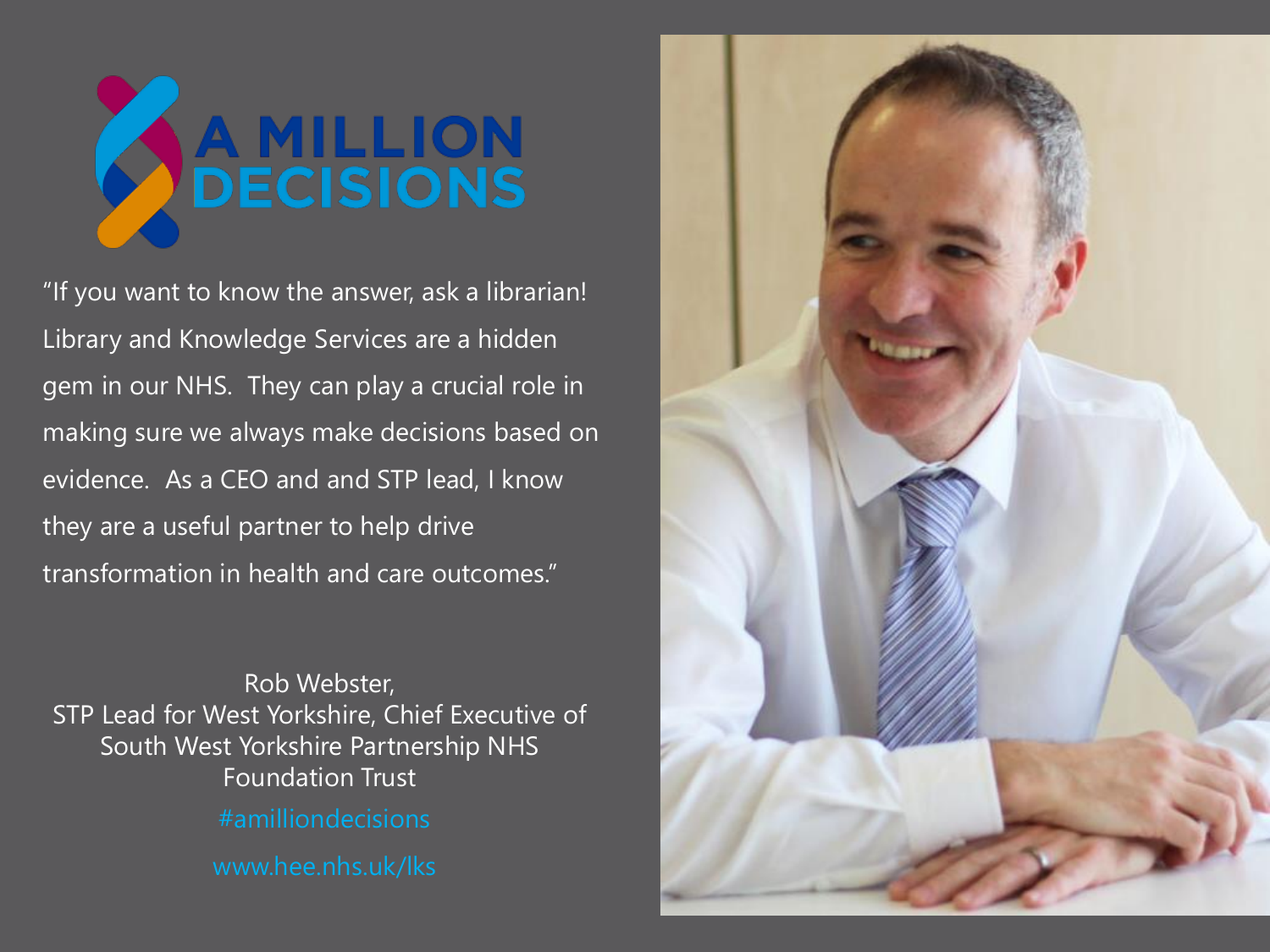



## STEM Club Sustainability and Transformation Evidence Mobilisation Club

- Partnership of library and knowledge staff with Public Health, Commissioning and Higher Education staff
- Linking virtually and in person to support the mobilisation of evidence within the healthcare system
- Providing an evidence base for STP priority areas including:
	- Frailty
	- Maternal choice in perinatal care
	- Physical exercise in preventive healthcare

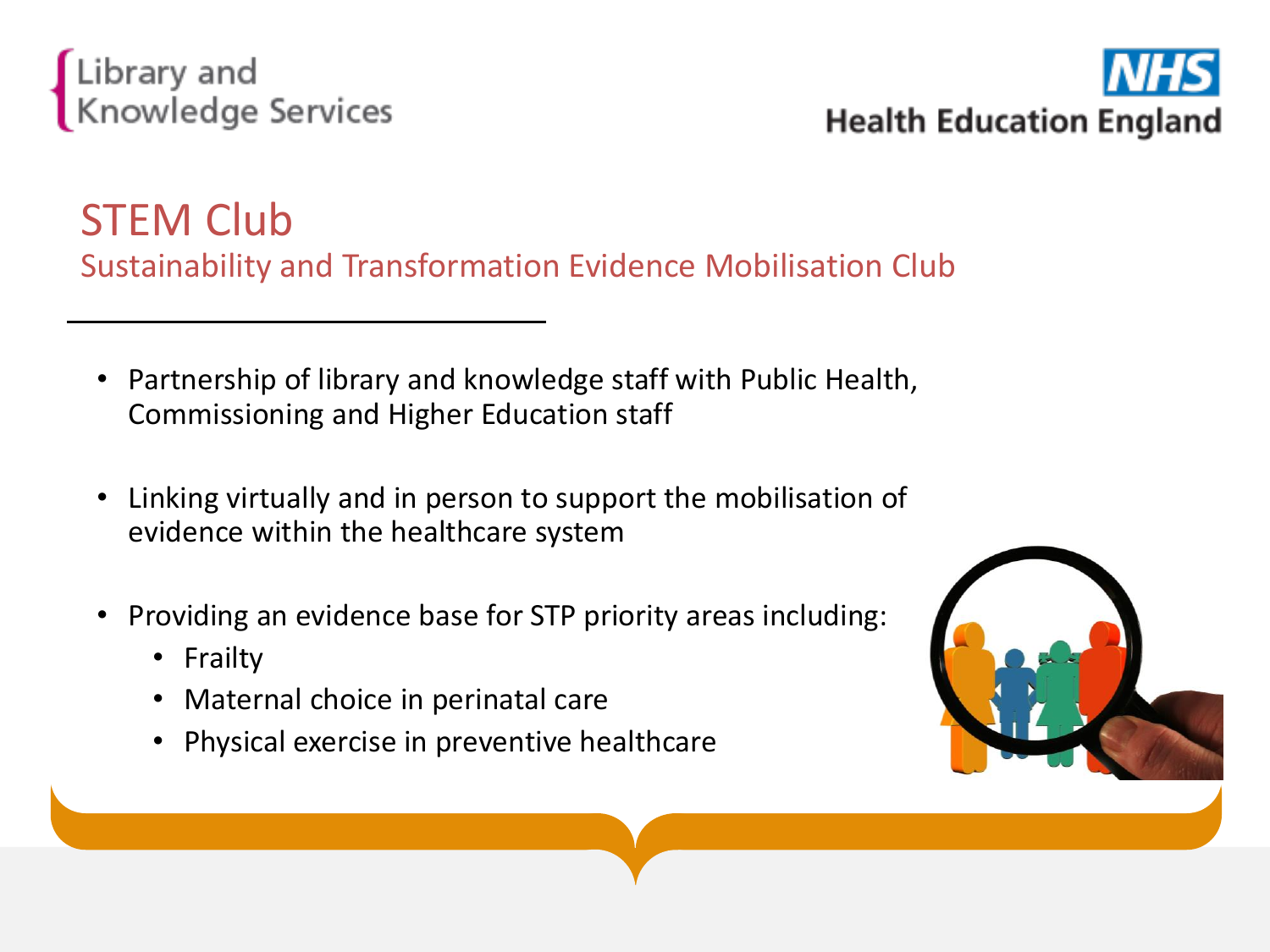

**Health Education England** 

## Embedded librarianship: Wirral Hospital



- Building evidence base for impact of clinical librarians:
	- Improve patient care;
	- Save time;
	- Save money.
- Embedded roles for knowledge management
- Advocating roles to policy makers and employers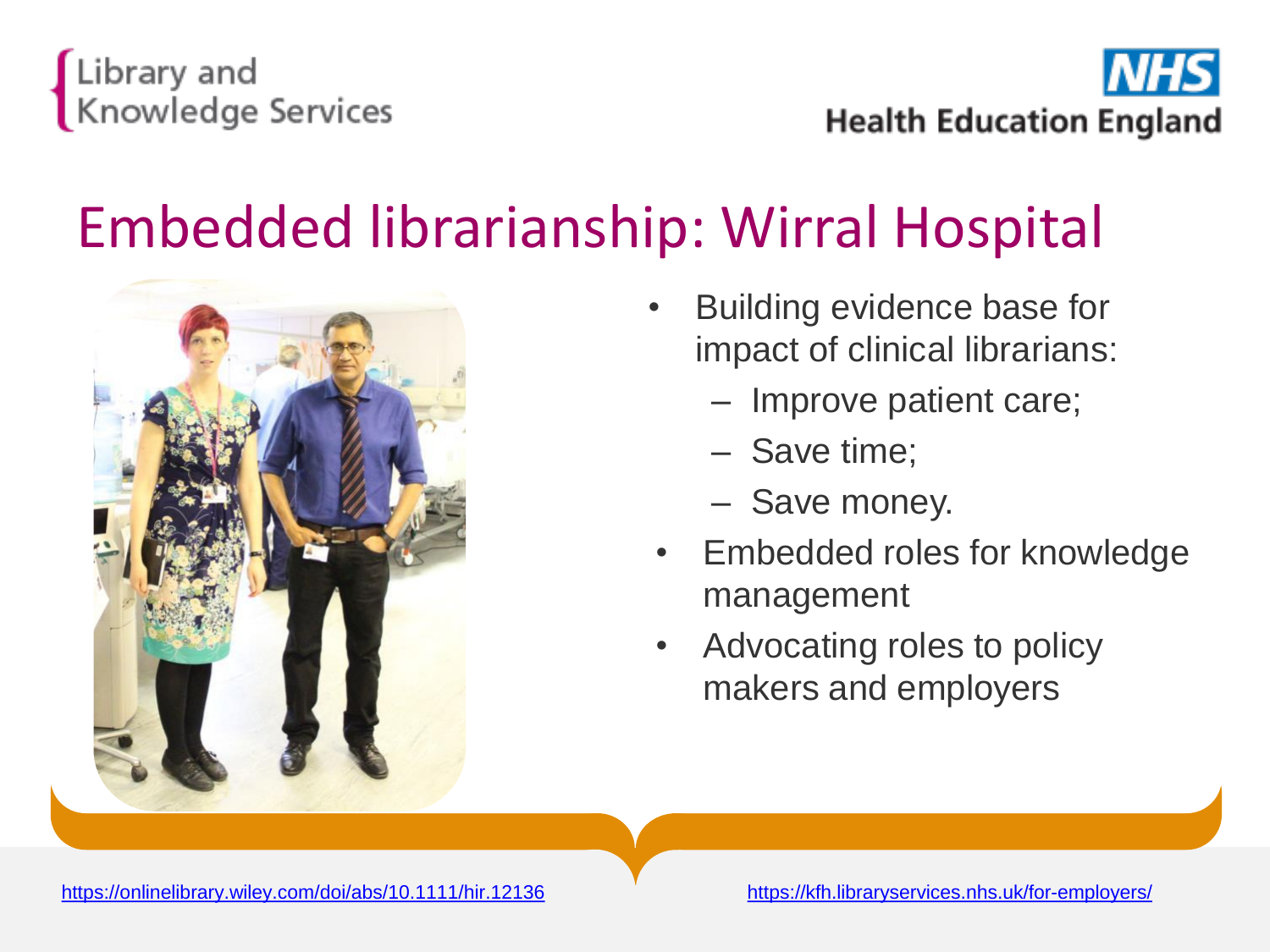



## **Taking Topol into account**

| <b>I<i>NHS</i></b> |
|--------------------|
|                    |

#### **The Topol Review**

Preparing the healthcare workforce to deliver the digital future

An independent report on behalf of the Secretary of State for Health and Social Care February 2019



**Threaded through with the need for knowledge specialists**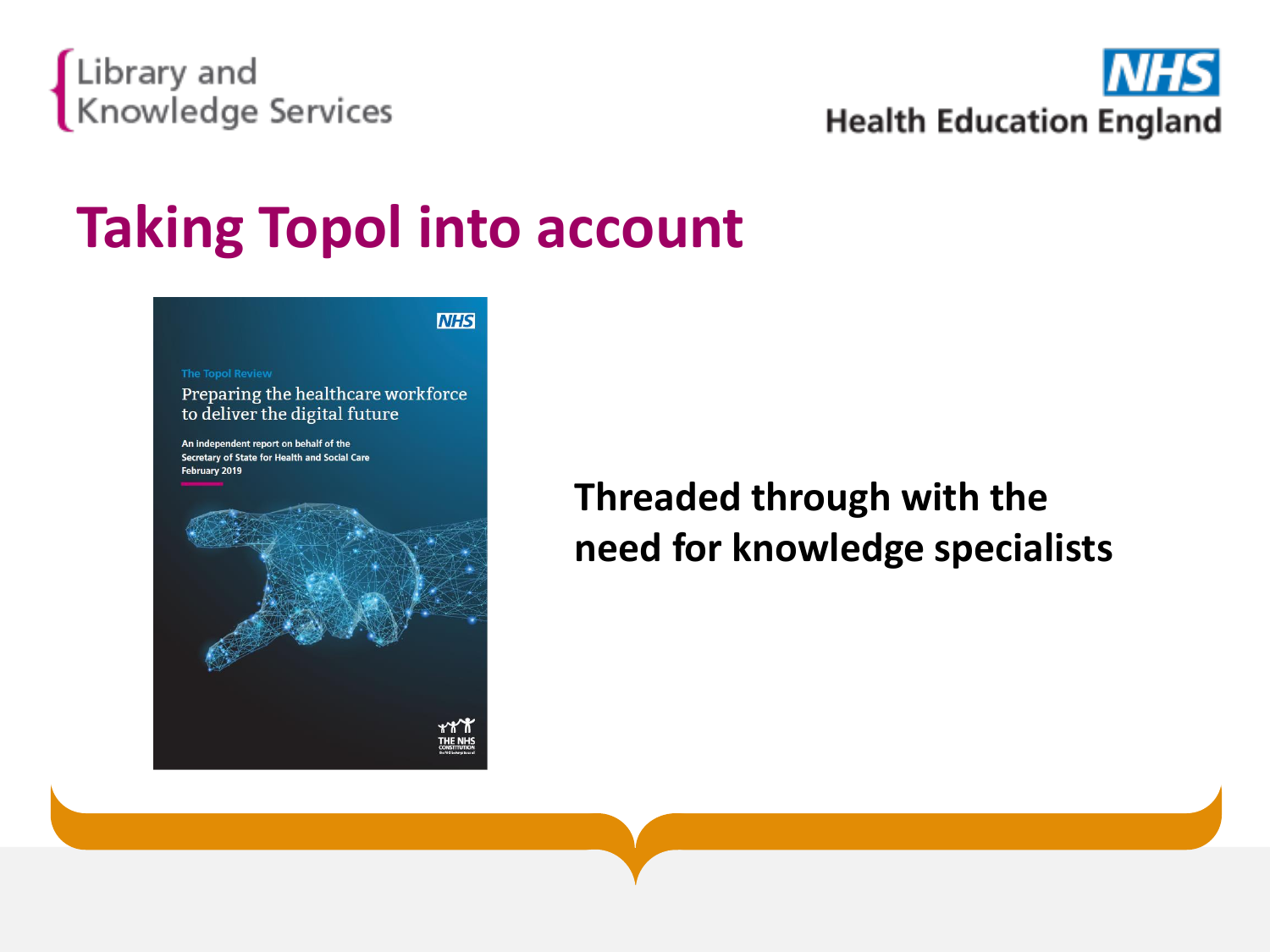![](_page_12_Picture_0.jpeg)

![](_page_12_Picture_1.jpeg)

## Knowledge for Healthcare 2020 - 2025

![](_page_12_Figure_3.jpeg)

Update for next 5 years:

- Focus on employers advocacy
- Based on evidence, growing embedded roles
- Developing skills of workforce a learning academy
- Delivering recommendations from the Topol Review
- We are listening